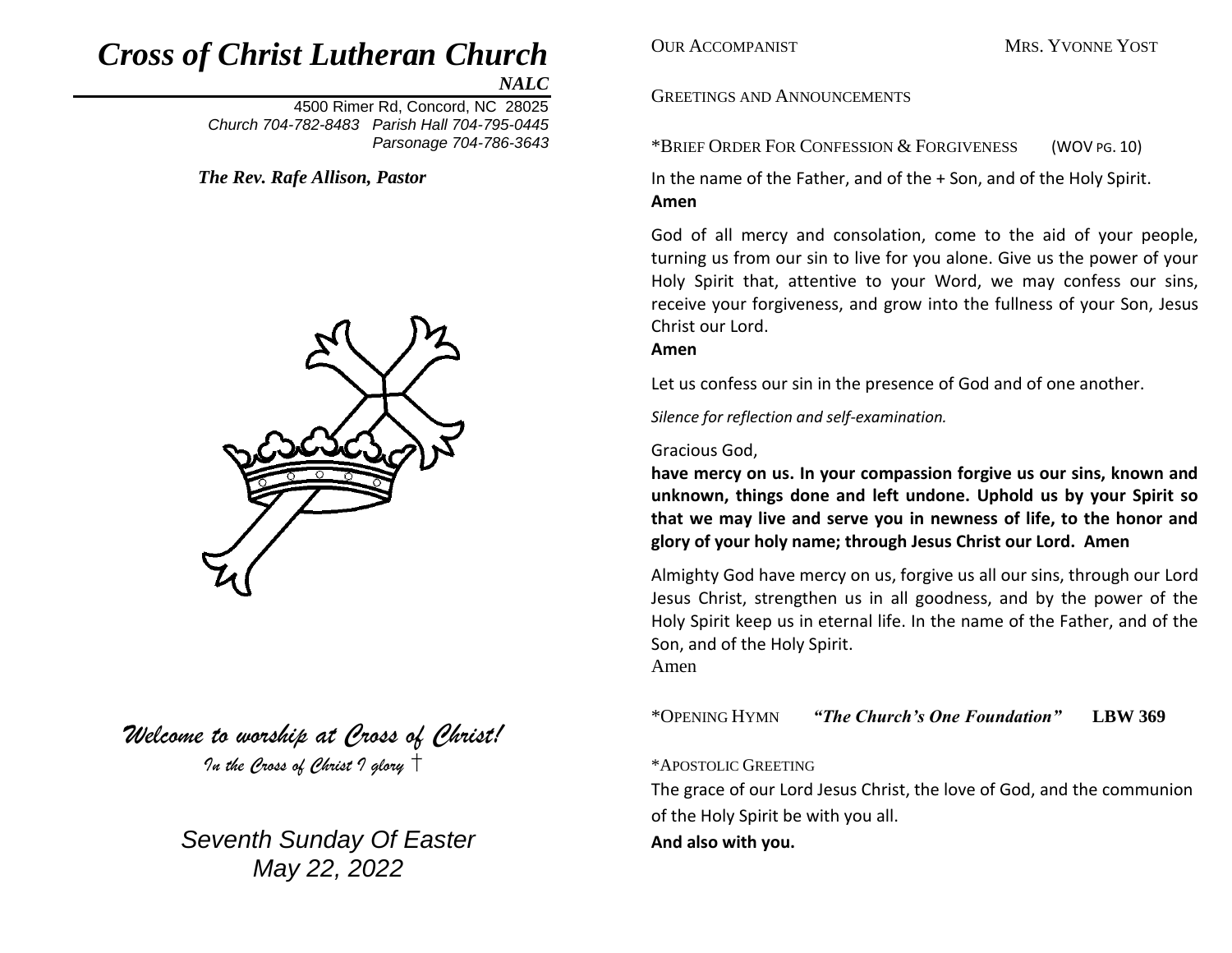\*KYRIE



\*HYMN OF PRAISE: *"Glory Be To The Father"*



 \*SALUTATION & PRAYER OF THE DAY The Lord be with you.  **And also with you.**

Let us pray. Holy God, from whom all good things come:

**Lead us by the inspiration of your Spirit to think those things which are right, and by your goodness help us to do them; through your Son, Jesus Christ our Lord, who lives and reigns with you and the Holy Spirit, one God, now and forever. Amen.**

# **FIRST READING: ACTS 16: 9-15** (ESV)

**<sup>9</sup>** And a vision appeared to Paul in the night: a man of Macedonia was standing there, urging him and saying, "Come over to Macedonia and help us."<sup>10</sup> And when Paul had seen the vision, immediately we sought to go on into Macedonia, concluding that God had called us to preach the gospel to them.**<sup>11</sup>** So, setting sail from Troas, we made a direct voyage to Samothrace, and the following day to Neapolis, **<sup>12</sup>** and from there to Philippi, which is a leading city of the district of Macedonia and a Roman colony. We remained in this city some days. **<sup>13</sup>** And on the Sabbath day we went outside the gate to the riverside, where we supposed there was a place of prayer, and we sat down and spoke to the women who had come together. **<sup>14</sup>** One who heard us was a woman named Lydia, from the city of Thyatira, a seller of purple goods, who was a worshiper of God. The Lord opened her heart to pay attention to what was said by Paul. **<sup>15</sup>** And after she was baptized, and her household as well, she urged us, saying, "If you have judged me to be faithful to the Lord, come to my house and stay." And she prevailed upon us.

The Word of God for the people of God! **Thanks be to God!**

**PSALM 67 READ RESPONSIVELY BY VERSE** 

- May God be gracious to us and bless us and make his face to shine upon us,
- **2 that your way may be known on earth, your saving power among all nations.**
- **3** Let the peoples praise you, O God; let all the peoples praise you!
- **4 Let the nations be glad and sing for joy, for you judge the peoples with equity and guide the nations upon earth.**
- **5** Let the peoples praise you, O God; let all the peoples praise you!
- **<sup>6</sup> The earth has yielded its increase; God, our God, shall bless us.**
- **<sup>7</sup>**God shall bless us;
- let all the ends of the earth fear him!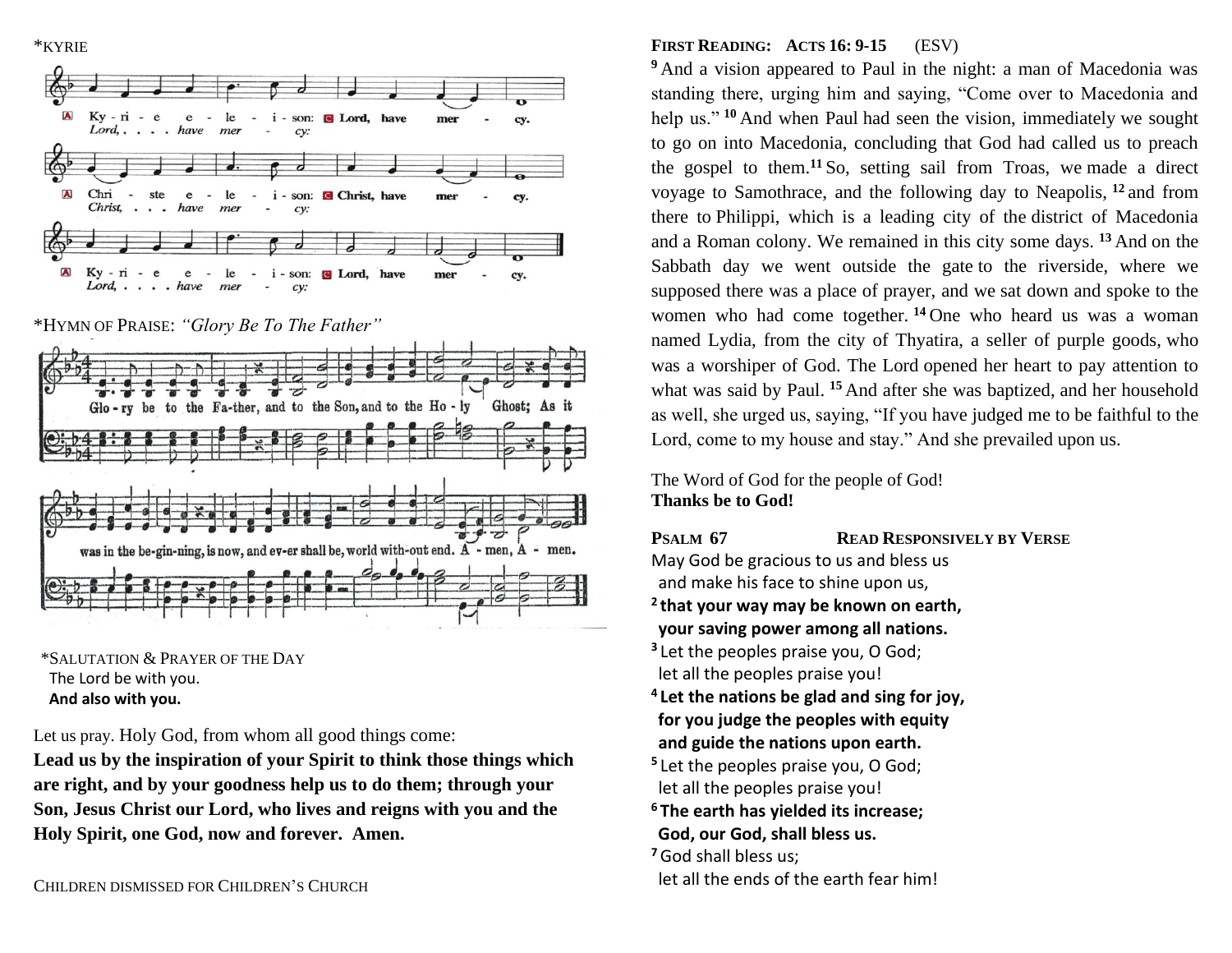#### **SECOND READING: Revelation 21: 9-14, 21-27** (ESV)

**<sup>9</sup>** Then came one of the seven angels who had the seven bowls full of the seven last plagues and spoke to me, saying, "Come, I will show you the Bride, the wife of the Lamb."<sup>10</sup> And he carried me away in the Spirit to a great, high mountain, and showed me the holy city Jerusalem coming down out of heaven from God, **<sup>11</sup>** having the glory of God, its radiance like a most rare jewel, like a jasper, clear as crystal. **<sup>12</sup>** It had a great, high wall, with twelve gates, and at the gates twelve angels, and on the gates the names of the twelve tribes of the sons of Israel were inscribed— **<sup>13</sup>** on the east three gates, on the north three gates, on the south three gates, and on the west three gates. **<sup>14</sup>** And the wall of the city had twelve foundations, and on them were the twelve names of the twelve apostles of the Lamb. **<sup>21</sup>** And the twelve gates were twelve pearls, each of the gates made of a single pearl, and the street of the city was pure gold, like transparent glass. <sup>22</sup> And I saw no temple in the city, for its temple is the Lord God the Almighty and the Lamb. **<sup>23</sup>** And the city has no need of sun or moon to shine on it, for the glory of God gives it light, and its lamp is the Lamb. **<sup>24</sup>**By its light will the nations walk, and the kings of the earth will bring their glory into it, **<sup>25</sup>** and its gates will never be shut by day—and there will be no night there. **<sup>26</sup>** They will bring into it the glory and the honor of the nations. **<sup>27</sup>**But nothing unclean will ever enter it, nor anyone who does what is detestable or false, but only those who are written in the Lamb's book of life.

The Word of God for the people of God! **Thanks be to God!**



The Holy Gospel according to St. John, the 16th chapter. **Glory to you, O Lord.** 

# \***THE HOLY GOSPEL: St. John 16: 23-33 (ESV)**

 $23$  In that day you will ask nothing of me. Truly, truly, I say to you, whatever you ask of the Father in my name, he will give it to you. <sup>24</sup> Until now you have asked nothing in my name. Ask, and you will receive, that your joy may be full.  $25$  "I have said these things to you in figures of speech. The hour is coming when I will no longer speak to you in figures of speech but will tell you plainly about the Father. <sup>26</sup> In that day you will ask in my name, and I do not say to you that I will ask the Father on your behalf;  $27$  for the Father himself loves you, because you have loved me and have believed that I came from God. <sup>28</sup> I came from the Father and have come into the world, and now I am leaving the world and going to the Father."<sup>29</sup> His disciples said, "Ah, now you are speaking plainly and not using figurative speech! <sup>30</sup> Now we know that you know all things and do not need anyone to question you; this is why we believe that you came from God." <sup>31</sup> Jesus answered them, "Do you now believe? <sup>32</sup> Behold, the hour is coming, indeed it has come, when you will be scattered, each to his own home, and will leave me alone. Yet I am not alone, for the Father is with me. <sup>33</sup> I have said these things to you, that in me you may have peace. In the world you will have tribulation. But take heart; I have overcome the world."

This is Gospel of our Lord. **Praise to you, O Christ.**

| <b>SERMON</b>                                                                              |                                                                                                     | <b>LARRY BARBEE</b> |
|--------------------------------------------------------------------------------------------|-----------------------------------------------------------------------------------------------------|---------------------|
| * SERMON HYMN                                                                              | "Here I Am"                                                                                         | <b>WOV 752</b>      |
| *NICENE CREED                                                                              |                                                                                                     |                     |
| We believe in one God,                                                                     |                                                                                                     |                     |
| the Father, the Almighty,<br>We believe in one Lord, Jesus Christ,<br>the only Son of God, | maker of heaven and earth,<br>of all that is, seen and unseen.<br>eternally begotten of the Father, |                     |
| true God from true God,                                                                    | God from God, Light from Light,                                                                     |                     |
| begotten, not made,                                                                        | of one Being with the Father.                                                                       |                     |
|                                                                                            | Through him all things were made.<br>For us and for our salvation                                   |                     |
|                                                                                            | he came down from heaven;                                                                           |                     |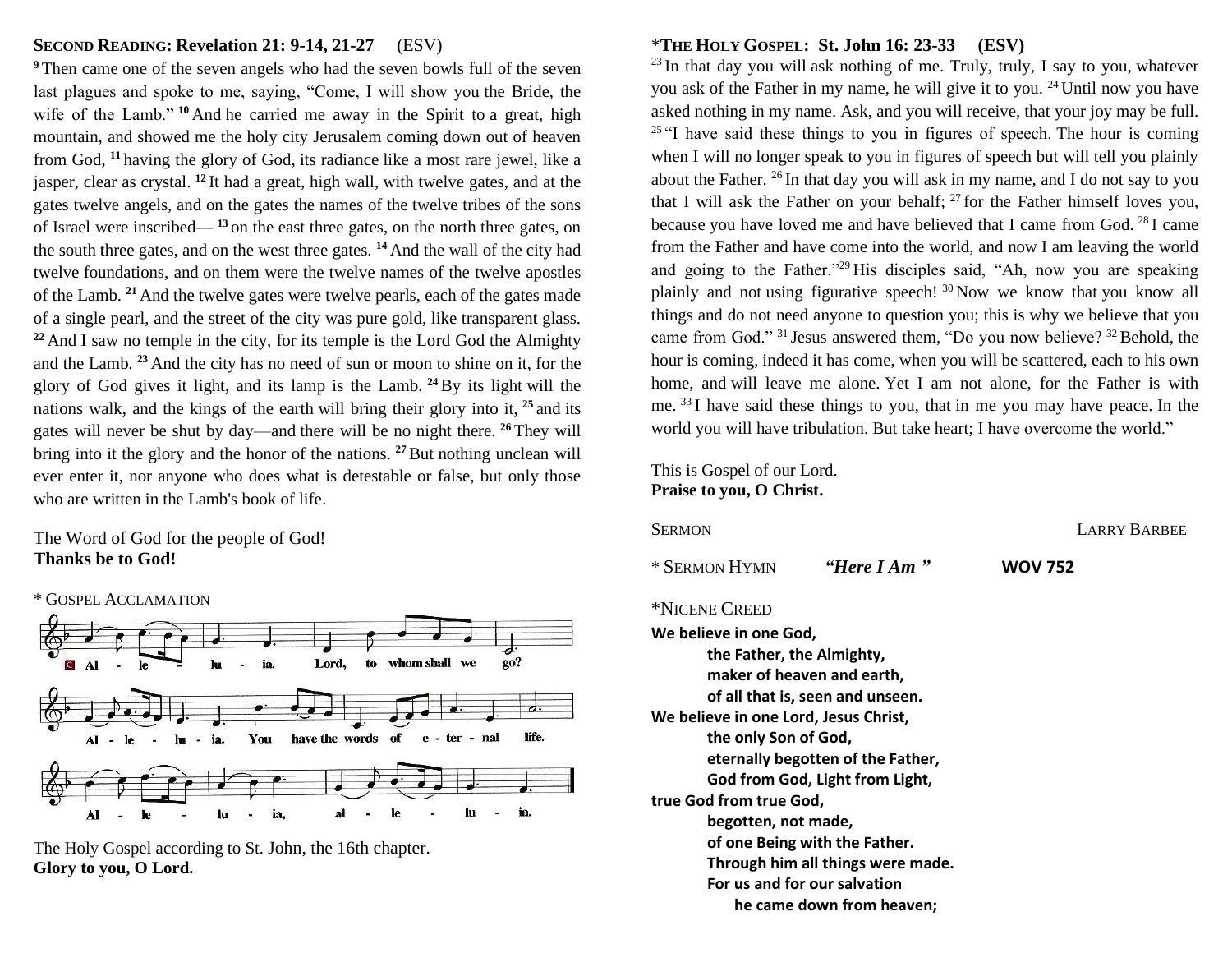**by the power of the Holy Spirit he became incarnate from the virgin Mary, and was made man. For our sake he was crucified under Pontius Pilate; he suffered death and was buried. On the third day he rose again in accordance with the Scriptures; he ascended into heaven and is seated at the right hand of the Father. He will come again in glory to judge the living and the dead, and his kingdom will have no end. We believe in the Holy Spirit, the Lord, the giver of life, who proceeds from the Father and the Son. With the Father and the Son he is worshiped and glorified. He has spoken through the prophets. We believe in one holy catholic and apostolic Church. We acknowledge one Baptism for the forgiveness of sins. We look for the resurrection of the dead, and the life of the world to come. Amen**

# RECEIVING OF OUR TITHES AND OFFERINGS



#### \*PRAYER OF THE CHURCH

#### \*THE LORD'S PRAYER

**Our Father, who art in heaven, hallowed be thy name, thy kingdom come, thy will be done, on earth as it is in heaven. Give us this day our daily bread; and forgive us our trespasses, as we forgive those who trespass against us; and lead us not into temptation, but deliver us from evil. For thine is the kingdom, and the power, and the glory, forever and ever. Amen**

# \*BENEDICTION

Let us bless the Lord. **Thanks be to God.** The Lord almighty order our days and our deeds in peace. **Amen**

\*SENDING HYMN *"Eternal Father, Strong To Save"* **LBW 462**

\*DISMISSAL Go in peace. Serve the Lord. **Thanks be to God.**

\*POSTLUDE **(\*** *Please stand as you are able***)** 

 *Used by permission of Augsburg Fortress under license # SB127756.*

The **Altar Flowers** are given to the Glory of God and in honor of Brianna Drye's Graduation and Delana Drye's 14th birthday by Cayle, Tracy and Robbie.

We would like to thank Larry Barbee for leading our service today.

The **PBnJ** and **CSI Youth** groups will meet **TODAY** at 3:30 PM.

Newsletter articles are due **TODAY.**

**Today** is the **One Blood Drive 11AM – 3:30PM.** There are appointment times still available. 1 unit and help up to 3 people. Help save a life with your donation. Thank you.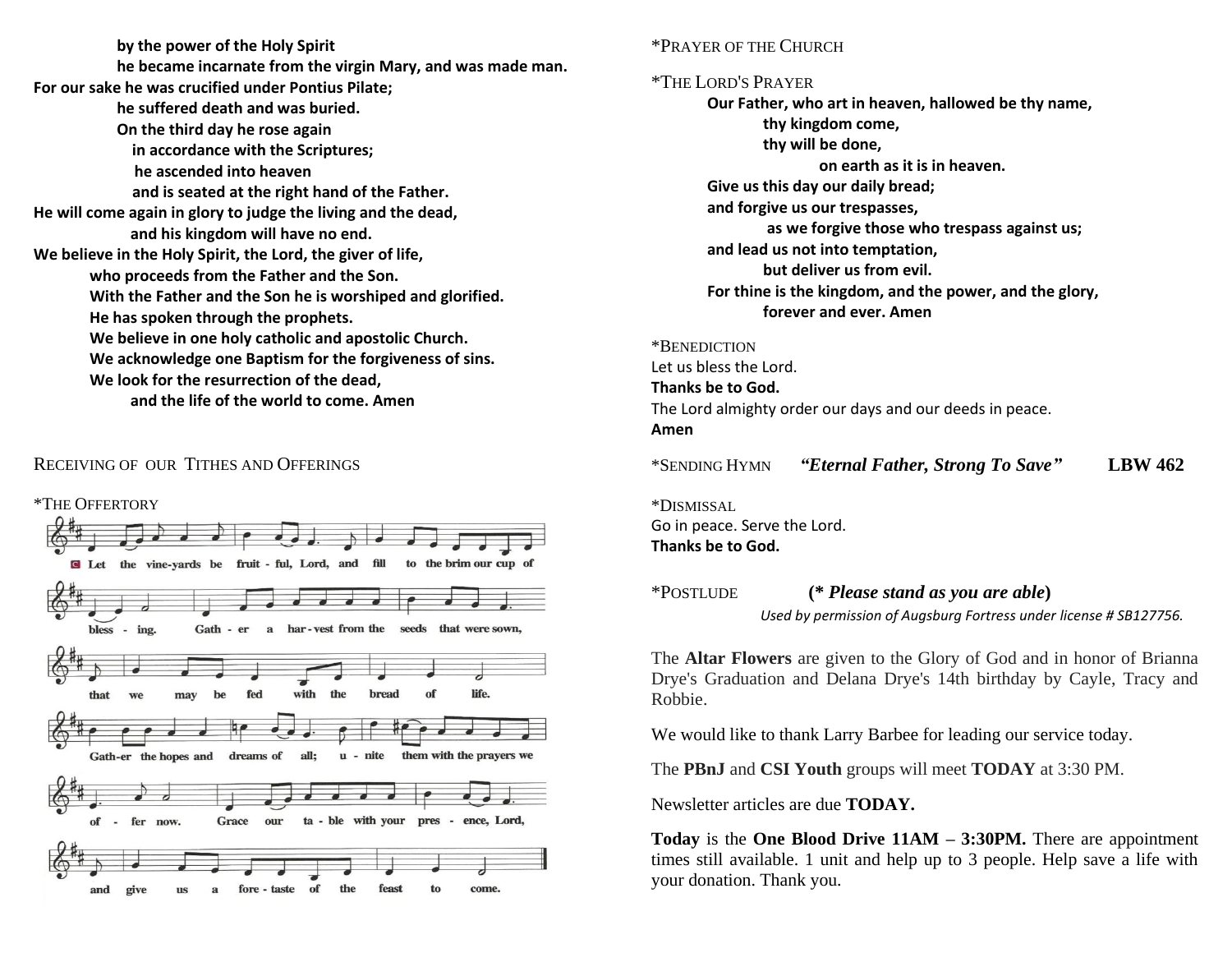#### **ATTENTION: High School and College Graduates:**

It's that time of year again. If you are graduating from High School or College this spring, please submit your information to Meredith. **Graduates will be recognized Sunday, May 29th during service.**

The **Rite of Confirmation** will be held on **Pentecost Sunday, June 5th** with a meal served following service. We will be recognizing all New Members of the last 2 years and the Confirmands of the past 2 years. Ham, green beans, potato salad, rolls and of course cake is the menu. Please plan on being with us to celebrate all of these.

You're Invited to join CSI Youth on **June 5th**! T-shirt Tie Dye Party following Pentecost lunch. Order a t-shirt to dye for \$13. Shirts will say "Chosen, 1 Peter 5:9". Place your order with Kristi or Gail by May 22nd. Extra forms in mailroom. (Both youth groups will receive a shirt please send in your sizes) Everything to dye will be provided. No experience, no worries we will help you!!

The Outreach Committee is also sponsoring a food drive **for Rowan Helping Ministries**. Drive will start **next Sunday and go thru June 19th**. Boxes will be down front at the doors for your donations. Tracey Drye is the lead person. There is an urgent need from them for these items:

All canned vegetables; any canned meats :spam, chicken, tuna, beef stew, chicken & dumplings, etc; any canned beans or dry beans; canned tomatoes; ravioli & spaghetti; canned soups; chili; mac & cheese; rice; potatoes etc; breakfast foods- cereals, pop tarts, muffin mix, etc.; condiments. Thank you for again being generous to those in need. Jesus said in the book of John, " Feed my sheep".

The **Outreach Committee** is sponsoring a community **Free Fish fry** on **June 25<sup>th</sup>** 5 PM to 7 PM or until we run out. Fish, french fries, hush puppies, slaw and homemade pound cake is the menu. EAT IN ONLY.



**May 22, 2022**

*A little reminder about our prayer list. We ask that you always have an individual's permission before requesting their name be added to our Prayer List. Contact Pastor Allison or Prayer List Coodinator Belinda Campbell to request additions or changes.*

*First of all, then, I urge that supplications, prayers, intercessions, and thanksgivings be made for all people… 1Timothy 2:1*

# **In the Fellowship of Cross of Christ**

Kay Barbee; Marilyn Barringer; Kevin Blackburn; John Faggart; Wayne Furr; Candice Horton; Doris & Frank Kluttz; Richard Strube (Early prostate cancer, treatment plan to be determined); John & Linda Trull; Dot Weast

#### **Serving in the Military**

Eaven Allison (Okinawa, Japan)

# **Friends of Cross of Christ**

Family of Deloris "Dee" (Cottingham) Cruse (former Cross of Christ Lutheran Church member) Steve & Angie Dixon; Jane Faggart; Wanda Floyd; Joyce Furr;

Ralph Furr (in Hospice Care); Dave Goff; Brady Krimminger; Doris McCarn; Sharon Blackwelder Measmer (Friend of Leonard and Belinda Campbell - Recovery from Breast Cancer surgery); Gabby Monty; Ensley Morgan; Dianne and Steve Parker; Ronnie Procter; Susan Starling; Lucas Troutman (Family friend of Belinda Campbell – Lucas is undergoing testing for a concern with his spleen); Connie Walters

**General Prayer Concerns**

The People of Ukraine

#### **Cross of Christ Shut-In**

Sylvia Loggans (Five Oaks, Room # 301)

# **Praise List**

· Melissa and Hudson Troutman – They appreciate the prayers offered up as they continue their recovery from COVID

· Bob Yost - thanks everyone for the prayers during his recovery.

**\*\* Please remember our shut-ins with a visit, phone call, cards, or email along with your prayers**